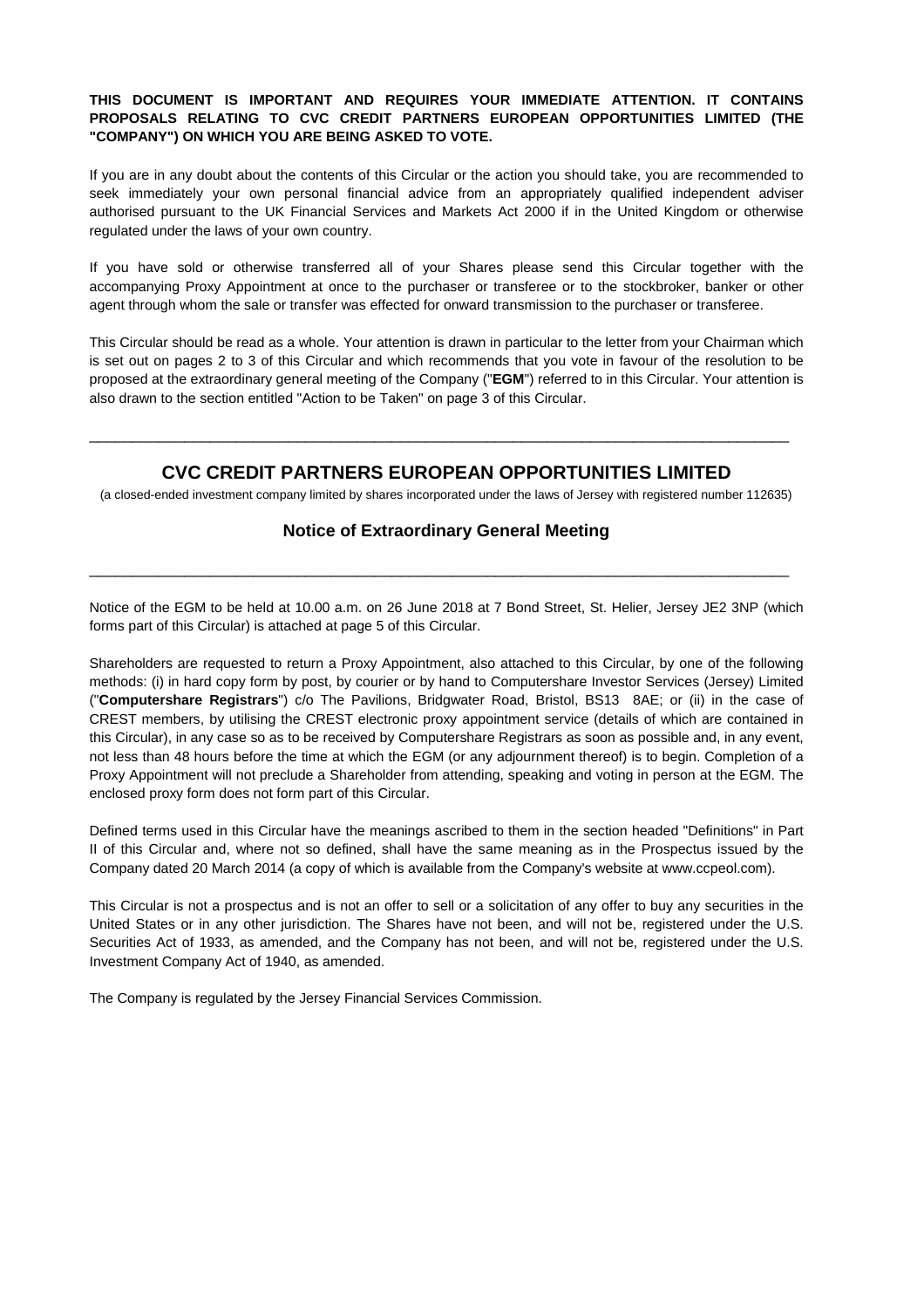# TABLE OF CONTENTS

## Page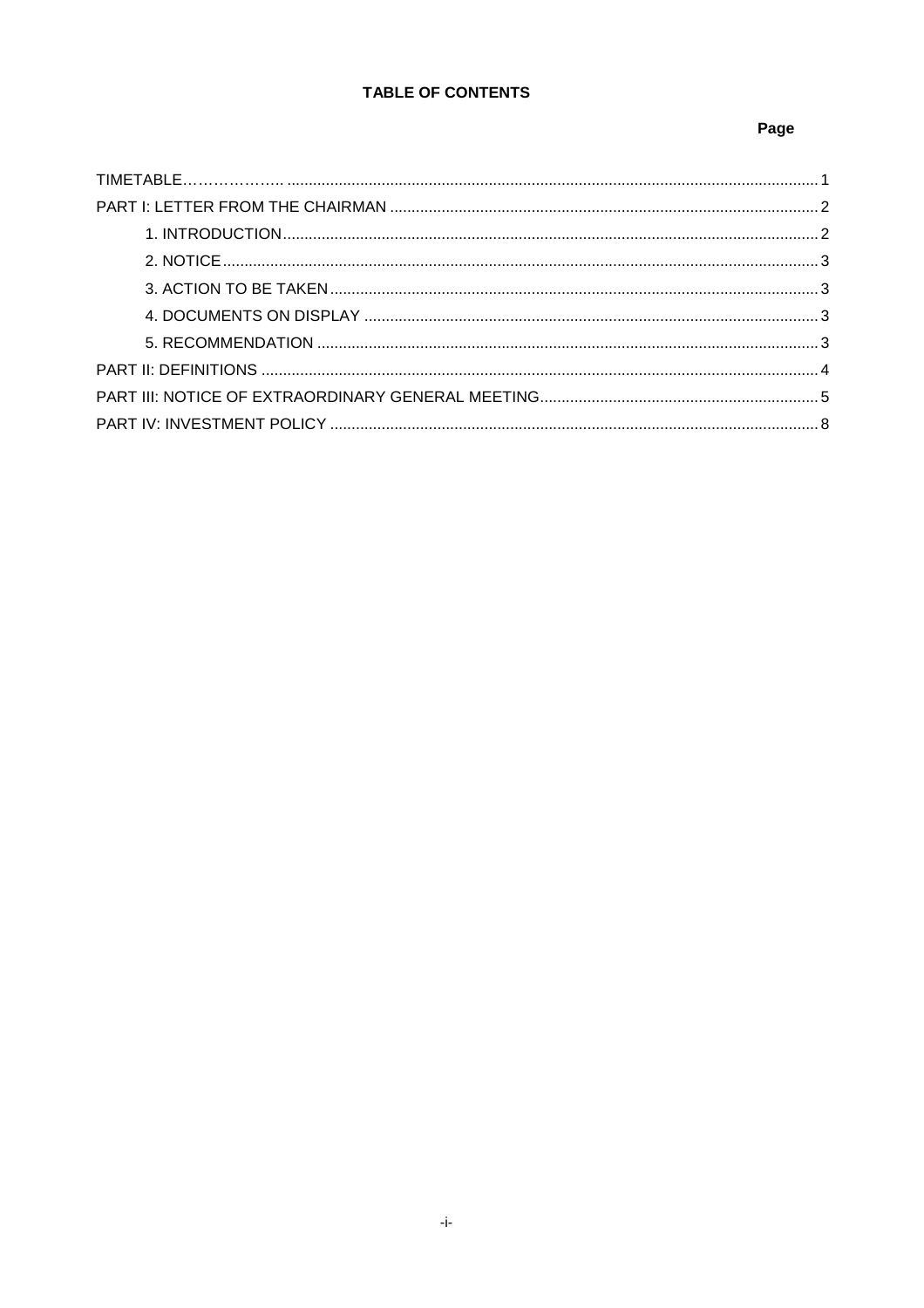# **TIMETABLE**

| Latest time and date for receipt of forms of proxy for the EGM | 10.00 a.m. on 22 June 2018 |
|----------------------------------------------------------------|----------------------------|
| <b>Extraordinary General Meeting</b>                           | 10.00 a.m. on 26 June 2018 |

*All references to times in this document are London times unless otherwise stated.*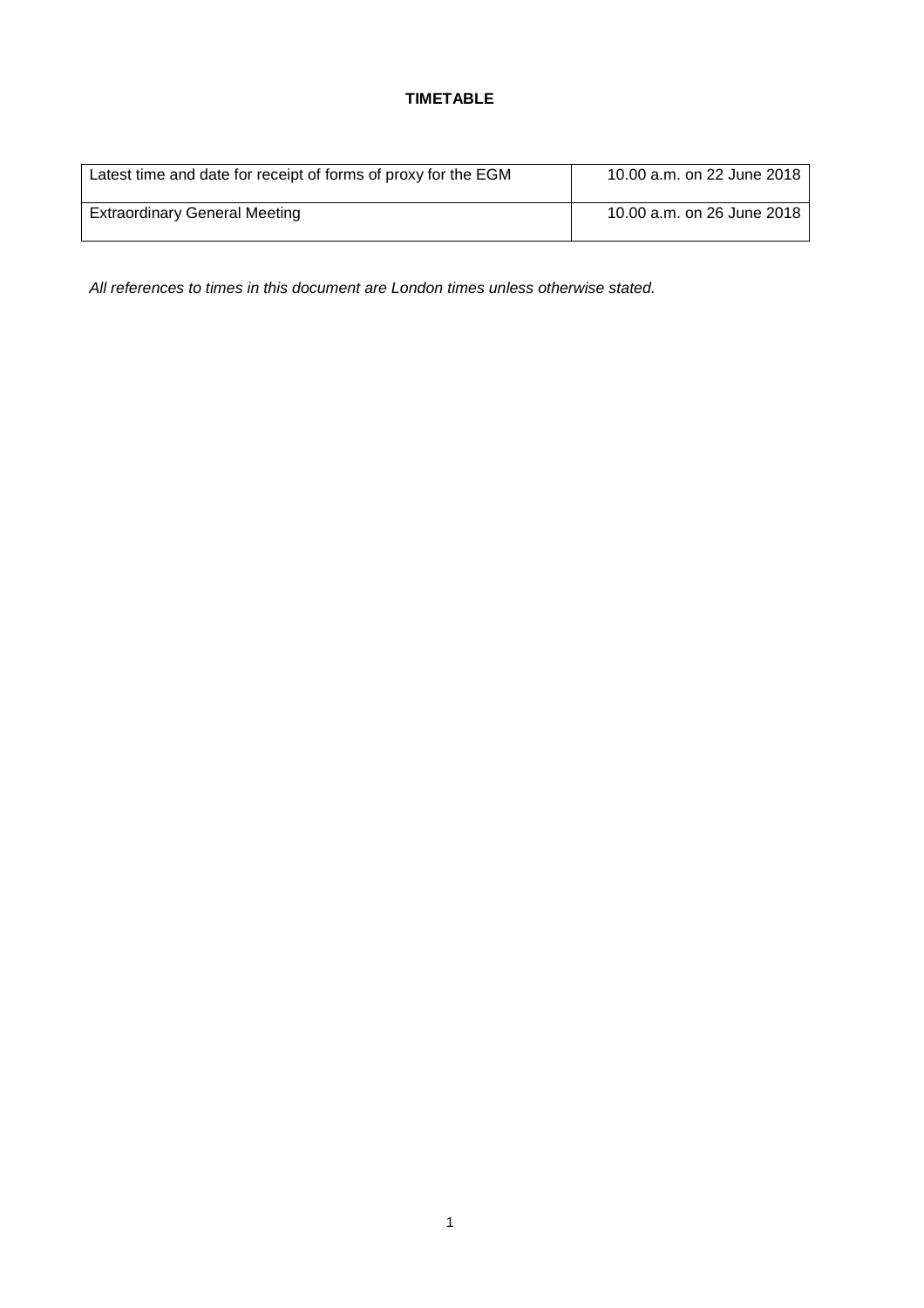### **PART I: LETTER FROM THE CHAIRMAN**

# **CVC CREDIT PARTNERS EUROPEAN OPPORTUNITIES LIMITED**

(a closed-ended investment company limited by shares incorporated under the laws of Jersey with registered number 112635)

Richard Boléat Mark Tucker David Wood

*Registered Address:* IFC1 The Esplanade St Helier Jersey JE1 4BP

6 June 2018

To the Shareholders

Dear Sir or Madam

### **NOTICE OF EXTRAORDINARY GENERAL MEETING**

## **RECOMMENDED PROPOSAL**

#### **1. Introduction**

I am pleased to enclose notice of an extraordinary general meeting (the "**EGM**") of CVC Credit Partners European Opportunities Limited (the "**Company**") which is to be held on 26 June 2018 at 10.00 a.m. at 7 Bond Street, St. Helier, Jersey JE2 3NP.

The notice convening the EGM (the "**Notice**") is attached to this Circular. The business of the EGM is to consider an amendment to the Company's investment policy to allow the Investment Vehicle to make more investments in companies/borrowers domiciled, or with material operations, outside of Western Europe.

The current investment policy of the Company provides that a minimum of 70 per cent. of the Investment Vehicle's Gross Assets will be invested in obligations of companies/borrowers domiciled, or with material operations, in Western Europe. It is proposed that this minimum percentage be changed to 60 per cent.

The Board of directors views the US macroeconomic backdrop as being cautiously supportive of credit fundamentals, noting a positive overall outlook, with real GDP projected to increase from 1.5 per cent. in 2016 to 2.8 per cent. in 2018 (2.7 per cent. in 2019), an acceleration in industrial production, private investment and consumer spending, and with fiscal policy expected to remain favourable.

The credit cycle in the US is maturing post an extended period of economic recovery driven by monetary policy stimulus. The Federal Reserve has guided to the continuation of normalisation of its economic policy indicating further 3-4 rate increases through the following 12 months. This has resulted in an increase in 10 year treasury yields to near 3 per cent. through the first quarter of 2018 initiating outflows in higher yielding fixed income markets and consequential inflows into safe haven assets, principally investment grade bonds and treasuries. The Board therefore sees a market opportunity developing in the US through a combination of stressed technical factors arising from greater levels of non-institutional market participation in recent years, combined with recent asset class outflows, and increases in the cost of capital through rate increases impacting levered capital structure balance sheets and asset valuation volatility.

The potential exists to exploit this opportunity through CVC Credit Partners'global platform where the team sees a developing pipeline of opportunities from the US market. This implementation is supported by CVC Credit Partners'US personnel and infrastructure who continue to deliver solid performance within its credit opportunities assets across CVC Credit Partners'managed locked up vehicles and open-ended strategies.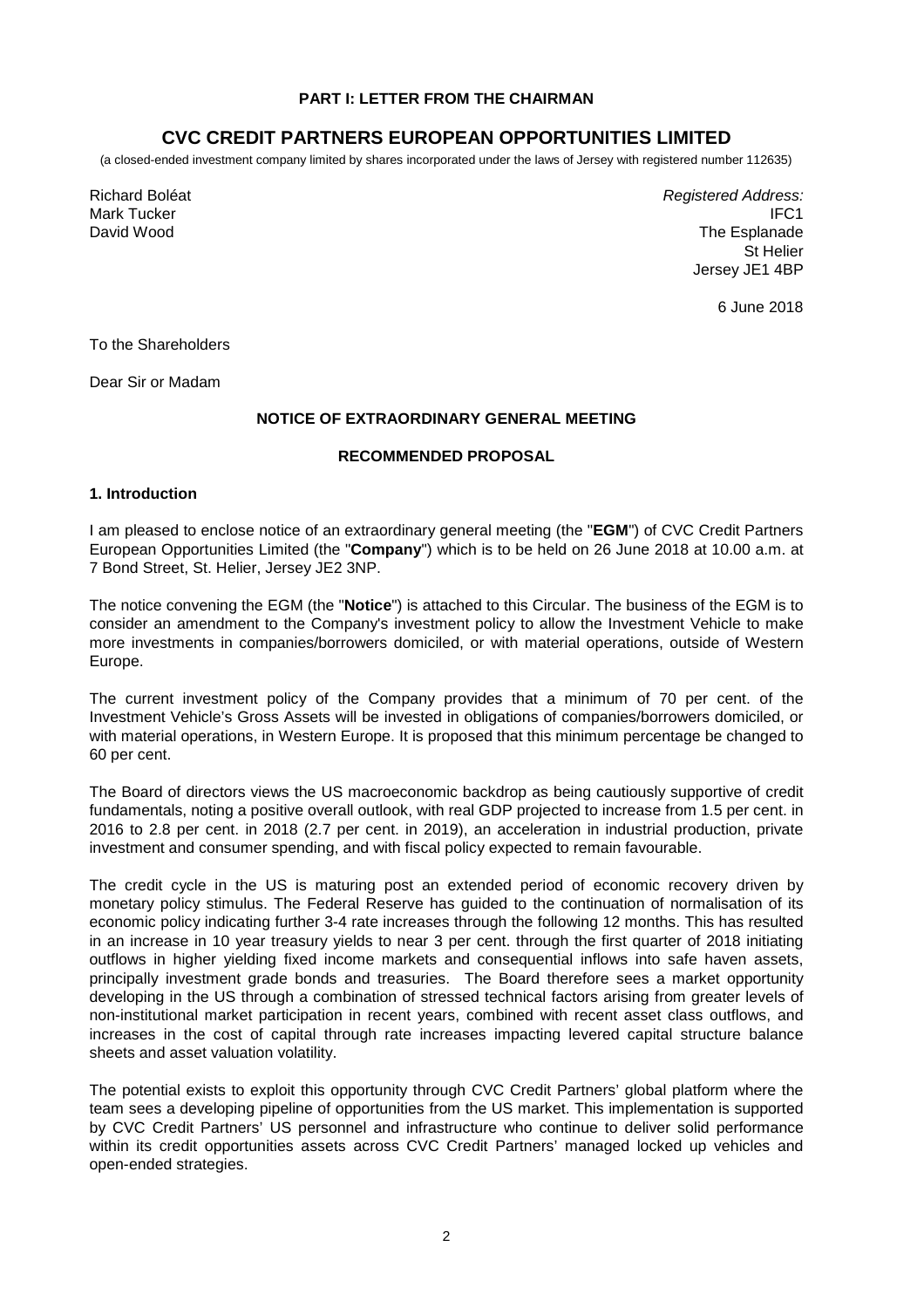**The Board is therefore of the view that it is appropriate to position the Company's investment policy for the market opportunity developing in the US. The Board does not anticipate a significant re-allocation as the approach to this scenario will be very opportunistic.**

This change will make the Company's investment policy consistent with that of the Investment Vehicle. The Company's revised Investment Policy, as approved by the UKLA, is set out in Part IV.

## **2. Notice**

In compliance with the Listing Rules, the proposed change to the investment policy, which the Board considers to be material, has been considered and approved by the FCA and now requires the approval of Shareholders before it can take effect.

You will find attached to this Circular, a notice convening the EGM of the Company to be held on 26 June 2018 at 10.00 a.m.

## **3. Action to be Taken**

Attached to this Circular is a form of proxy for use by all Shareholders in respect of the EGM. W hether or not you intend to attend the EGM, you should ensure that your Proxy Appointment is returned to Computershare Registrars by one of the following means:

- (1) in hard copy form by post, by courier or by hand to, Computershare Investor Services (Jersey) Limited, c/o The Pavilions, Bridgwater Road, Bristol, BS13 8AE; or
- (2) in the case of CREST members, by utilising the CREST electronic proxy appointment service in accordance with the procedures set out in the notes to the notice of the EGM.

In each case, the Proxy Appointment must be received by the Company not less than 48 hours before the time for holding of the EGM. To be valid, the relevant Proxy Appointment should be completed in accordance with the instructions accompanying it and lodged with the Company's registrars by the relevant time.

Completion and return of the Proxy Appointment will not affect a Shareholder's right to attend and vote at the EGM. A quorum consisting of two persons entitled to vote upon the Resolution, each being a member or a proxy for a member or duly authorised representative of a body corporate is required for the EGM unless the EGM is adjourned in accordance with the Articles. At such an adjourned meeting the quorum shall be one person entitled to vote upon the Resolution.

### **4. Documents on Display**

Copies of this Circular will be available for inspection at the registered office of the Company at IFC1, The Esplanade, St Helier, Jersey JE1 4BP during normal business hours on any Business Day, from the date of this Circular until the conclusion of the EGM, and at the place of the EGM for at least 15 minutes prior to, and during, the EGM.

## **5. Recommendation**

The Board considers that the proposal and the Resolution are in the best interests of the Company and of Shareholders as a whole and accordingly recommends that all Shareholders vote in favour of the Resolution at the EGM.

Yours faithfully,

Richard Boléat *Chairman*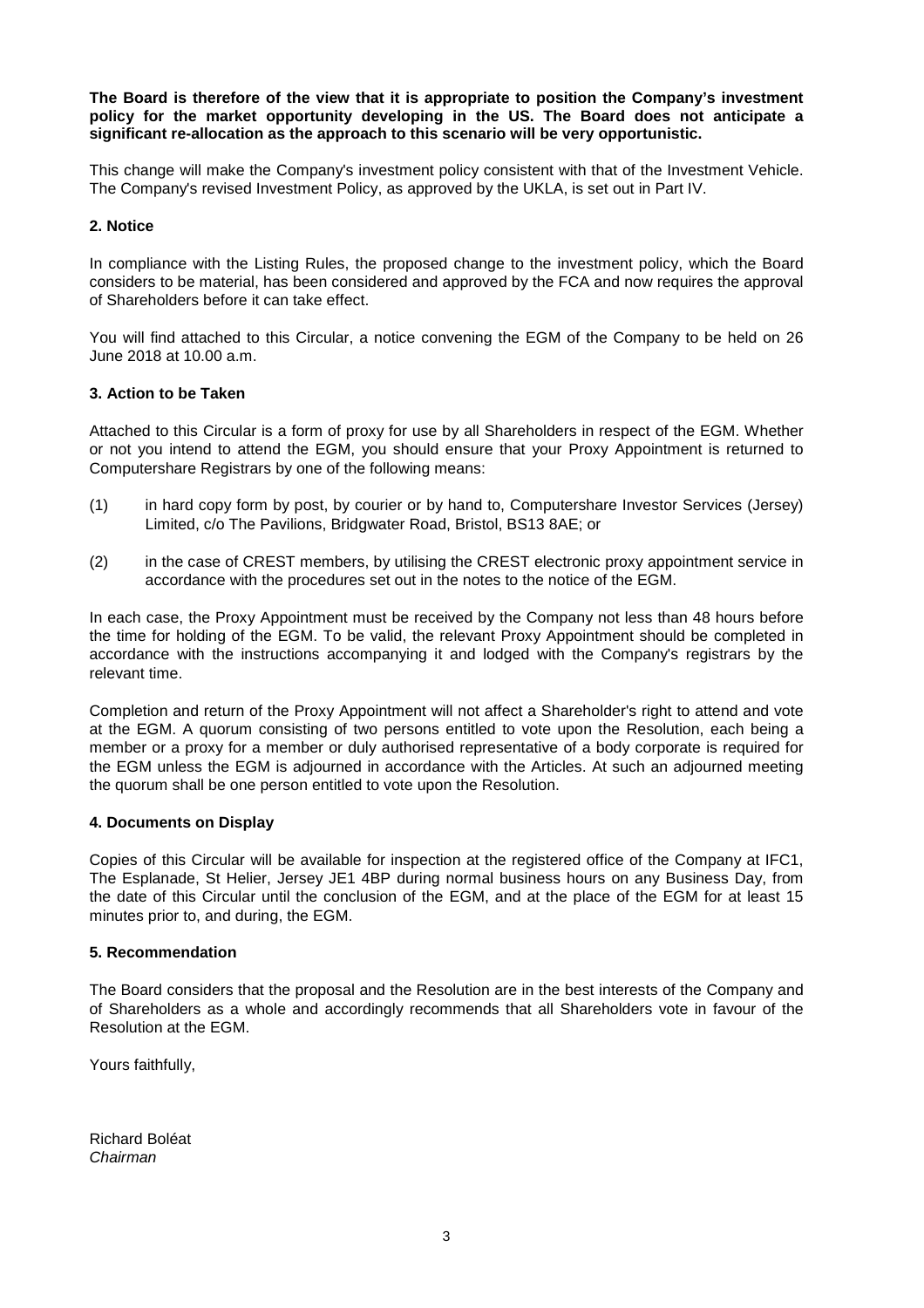## **PART II: DEFINITIONS**

| "Articles"             | the memorandum and articles of association of the Company;                                                                                                                                                                                                                                                                |  |  |
|------------------------|---------------------------------------------------------------------------------------------------------------------------------------------------------------------------------------------------------------------------------------------------------------------------------------------------------------------------|--|--|
| "Business Day"         | a day on which the London Stock Exchange and banks in Jersey are<br>normally open for business;                                                                                                                                                                                                                           |  |  |
| "Circular"             | this document;                                                                                                                                                                                                                                                                                                            |  |  |
| "Company"              | CVC Credit Partners European Opportunities Limited, a closed-<br>ended investment company incorporated in Jersey under the<br>Companies Law on 20 March 2013 with registered number 112635;                                                                                                                               |  |  |
| "CREST"                | the facilities and procedures for the time being of the relevant system<br>of which Euroclear has been approved as operator pursuant to the<br>Uncertificated Securities Regulations 2001 of the United Kingdom (SI<br>No. 2001/3755) and the CREST Jersey Regulations;                                                   |  |  |
| "Directors" or "Board" | the directors of the Company;                                                                                                                                                                                                                                                                                             |  |  |
| "EGM"                  | the extraordinary general meeting of the Company to be held on 26<br>June 2018 at 10.00 a.m. at 7 Bond Street, St. Helier, Jersey JE2<br>3NP (or any adjournment thereof), notice of which is attached to this;                                                                                                           |  |  |
| "Proxy Appointment"    | the appointment of a proxy on behalf of a Shareholder in accordance<br>with the procedures described in this Circular;                                                                                                                                                                                                    |  |  |
| "Resolution"           | the resolution to be proposed at the EGM and contained in the notice<br>of EGM attached to this Circular;                                                                                                                                                                                                                 |  |  |
| "Share"                | a redeemable ordinary share of no par value in the capital of the<br>Company issued as a "Share" of such class (denominated in such<br>currency) as the Directors may determine in accordance with the<br>Articles and having such rights and being subject to such restrictions<br>as are contained in the Articles; and |  |  |
| "Shareholder"          | a holder of Shares.                                                                                                                                                                                                                                                                                                       |  |  |

Defined terms used in this Circular where not defined above, shall have the same meaning as in the Prospectus issued by the Company dated 20 March 2014 (a copy of which is available from the Company's website at www.ccpeol.com).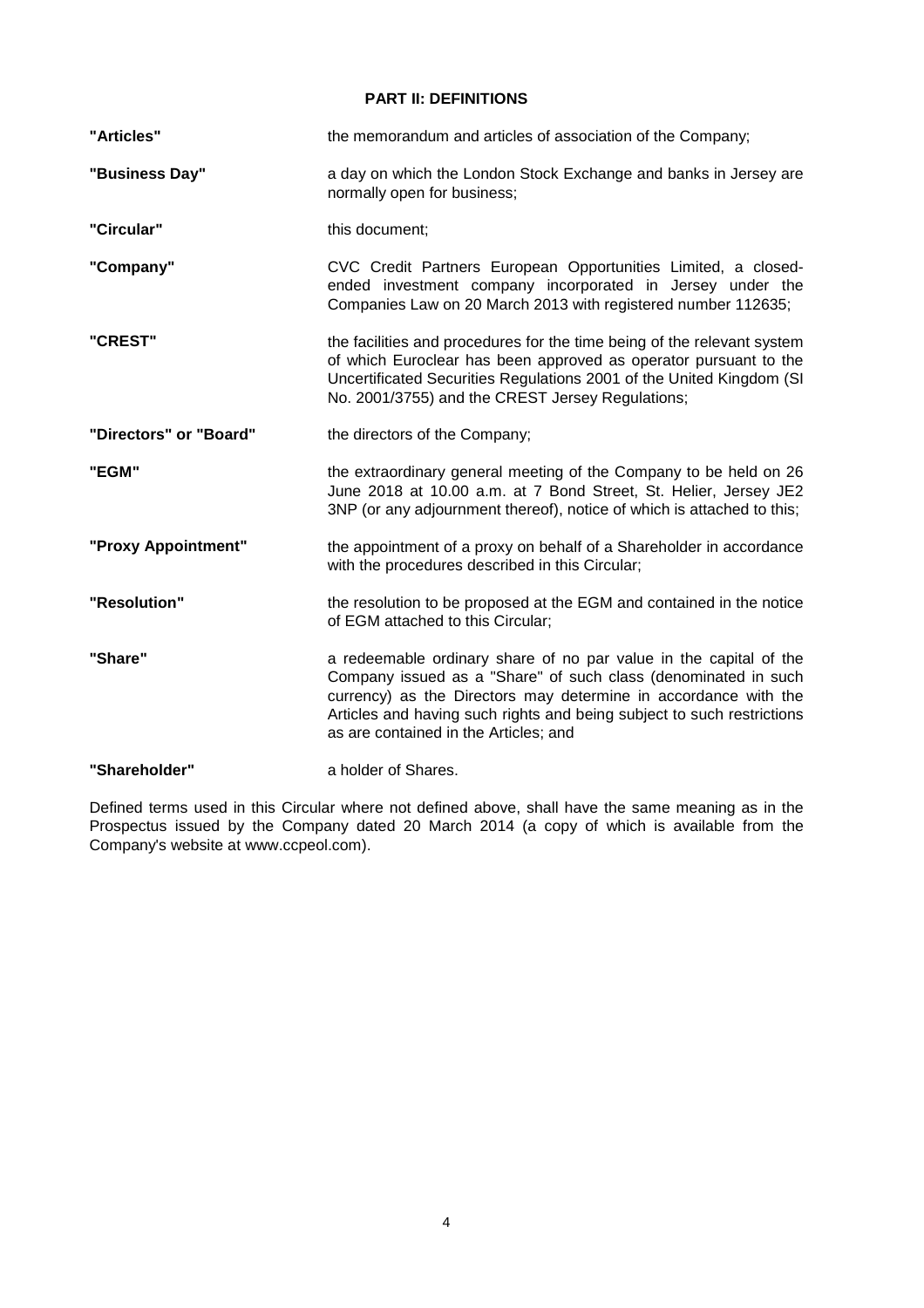## **PART III: NOTICE OF EXTRAORDINARY GENERAL MEETING**

### **CVC Credit Partners European Opportunities Limited**

*(a closed-ended investment companylimited byshares incorporated under the laws of Jerseywith registered number 112635)*

#### **Notice of Extraordinary General Meeting**

**NOTICE** is hereby given that an Extraordinary General Meeting of CVC Credit Partners European Opportunities Limited (the "**Company**") will be held at 7 Bond Street, St. Helier, Jersey JE2 3NP on 26 June 2018 at 10.00 a.m. to consider and if thought fit pass the following resolution as an ordinary resolution of the Company:

### **Ordinary Resolution**

1. THAT, an amendment to the Company's investment policy be approved, whereby the minimum level of the Investment Vehicle's gross assets invested in obligations of companies/borrowers domiciled, or with material operations, in Western Europe is reduced from 70 per cent. to 60 per cent.

By order of the Board Siobhan Lavery

For and on behalf of BNP Paribas Securities Services S.C.A. Jersey Branch Company Secretary

Registered Office: IFC1 The Esplanade St Helier Jersey JE1 4BP

Dated: 6 June 2018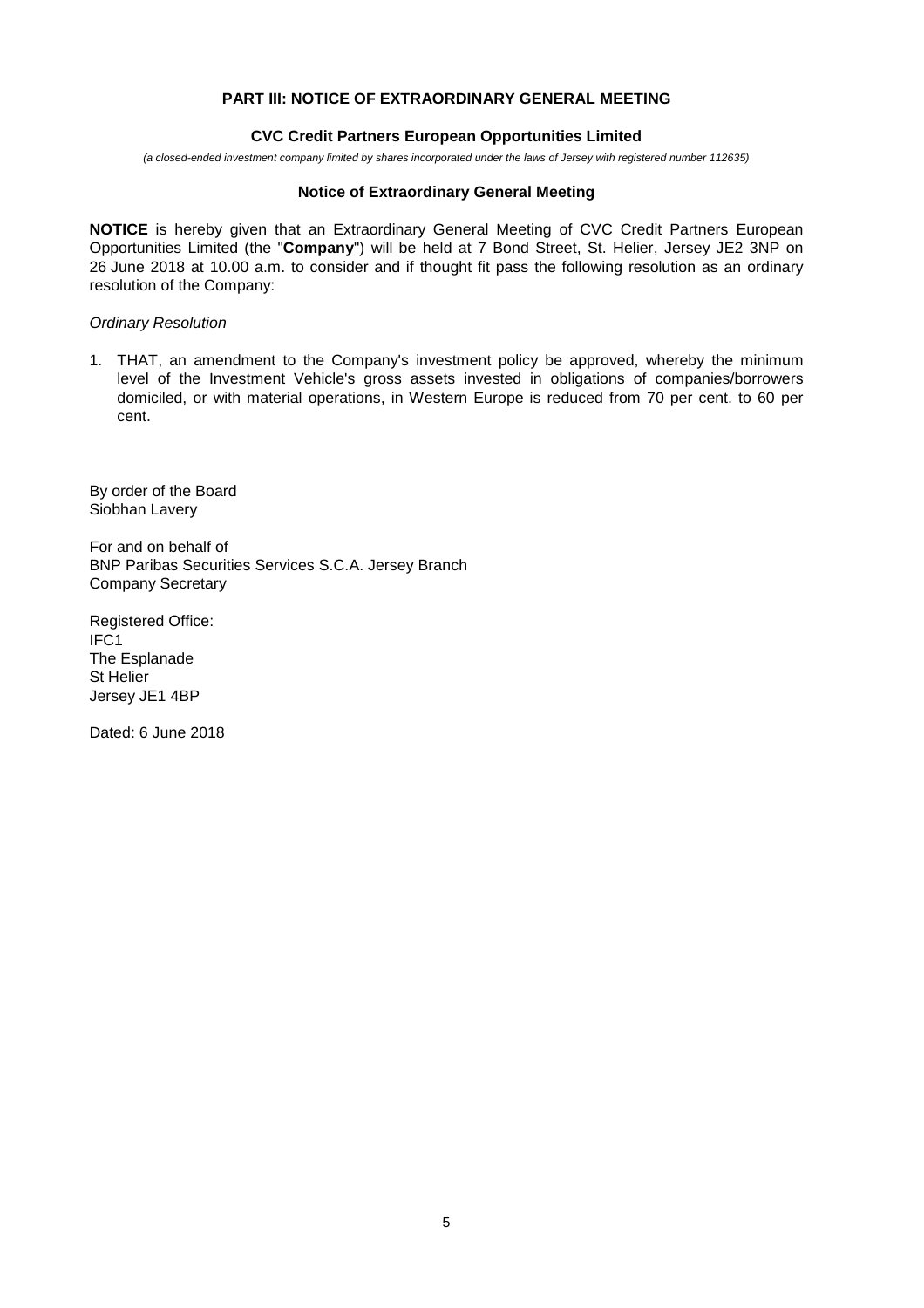## **Notes to the Notice of EGM**

NOTES:

- 1 A member entitled to attend and vote is entitled to appoint a proxy to attend and vote instead of the member. A proxy need not also be a member.
- 2 To be valid, an appointment of proxy must be returned using one of the following methods:
	- (i) by sending a proxy form (together, if appropriate, with the power of attorney or other written authority under which it is signed or a certified copy of such power or authority) to Computershare Investor Services (Jersey) Limited, c/o The Pavilions, Bridgwater Road, Bristol, BS13 8AE; or
	- (ii) in the case of CREST members, by utilising the CREST electronic proxy appointment service,

and in each case the appointment of proxy (together with any relevant power/authority) must be received (or, in the case of the appointment of a proxy through CREST, retrieved by enquiry to CREST in the manner prescribed by CREST) by the Company's registrars not later than 48 hours before the time appointed for holding the meeting as described in the notes below.

- 3 No business shall be transacted at any general meeting unless a quorum of members is present at the time when the meeting proceeds to business. Two persons entitled to vote upon the business to be transacted, each being a member or a proxy for a member or a duly authorised representative of a body corporate, shall be a quorum (provided that if any such meeting is adjourned for lack of a quorum, and at the adjourned meeting a quorum as defined above is not present within half-an-hour from the time appointed for the meeting one member present, entitled to attend and vote at the general meeting or his proxy shall constitute a quorum).
- 4 If within half-an-hour from the time appointed for the meeting a quorum is not present the meeting shall stand adjourned to the same day in the next week at the same time and place.
- 5 On a show of hands, every Shareholder present in person or by proxy or (in the case of a corporation) by duly authorised representative, shall have one vote. On a poll, every Shareholder present in person or by proxy or (in the case of a corporation) by duly authorised representative shall have one vote in respect of each Euro Share held by him and 1.17 votes in respect of each Sterling Share held by him. As at 4 June 2018 (being the last practicable date prior to the publication of this notice) the Company's issued share capital, excluding treasury shares, comprised 121,286,044 Euro Shares and 300,916,305 Sterling Shares and, therefore, the total number of voting rights in the Company as at 4 June 2018 was 473,358,120.
- 6 In accordance with Article 40 of the Companies (Uncertificated Securities) (Jersey) Order 1999, to have the right to attend and vote at the meeting referred to above a member must first have his or her name entered in the Company's register of members by not later than forty eight hours before the time fixed for the meeting (or, in the event that the meeting be adjourned, on the register of members forty eight hours before the time of the adjourned meeting). Changes to entries on that register after that time (or, in the event that the meeting is adjourned, on the register of members less than forty eight hours before the time of any adjourned meeting) shall be disregarded in determining the rights of any member to attend and vote at the meeting referred to above.
- 7 CREST members who wish to appoint a proxy or proxies by utilising the CREST electronic proxy appointment service may do so for the meeting and any adjournment(s) thereof by utilising the procedures described in the CREST manual, which is available to download from the Euroclear website (www.euroclear.com/CREST). CREST personal members or other CREST sponsored members, and those CREST members who have appointed a voting service provider(s), should refer to their CREST sponsor or voting service provider(s), who will be able to take the appropriate action on their behalf.
- 8 In order for a proxy appointment made by means of CREST to be valid, the appropriate CREST message (a "CREST Proxy Instruction") must be properly authenticated in accordance with Euroclear UK & Ireland Limited's specifications and must contain the information required for such instructions, as described in the CREST manual. The message must be transmitted so as to be received by the latest time for receipt of proxy appointments specified above. For this purpose, the time of receipt will be taken to be the time (as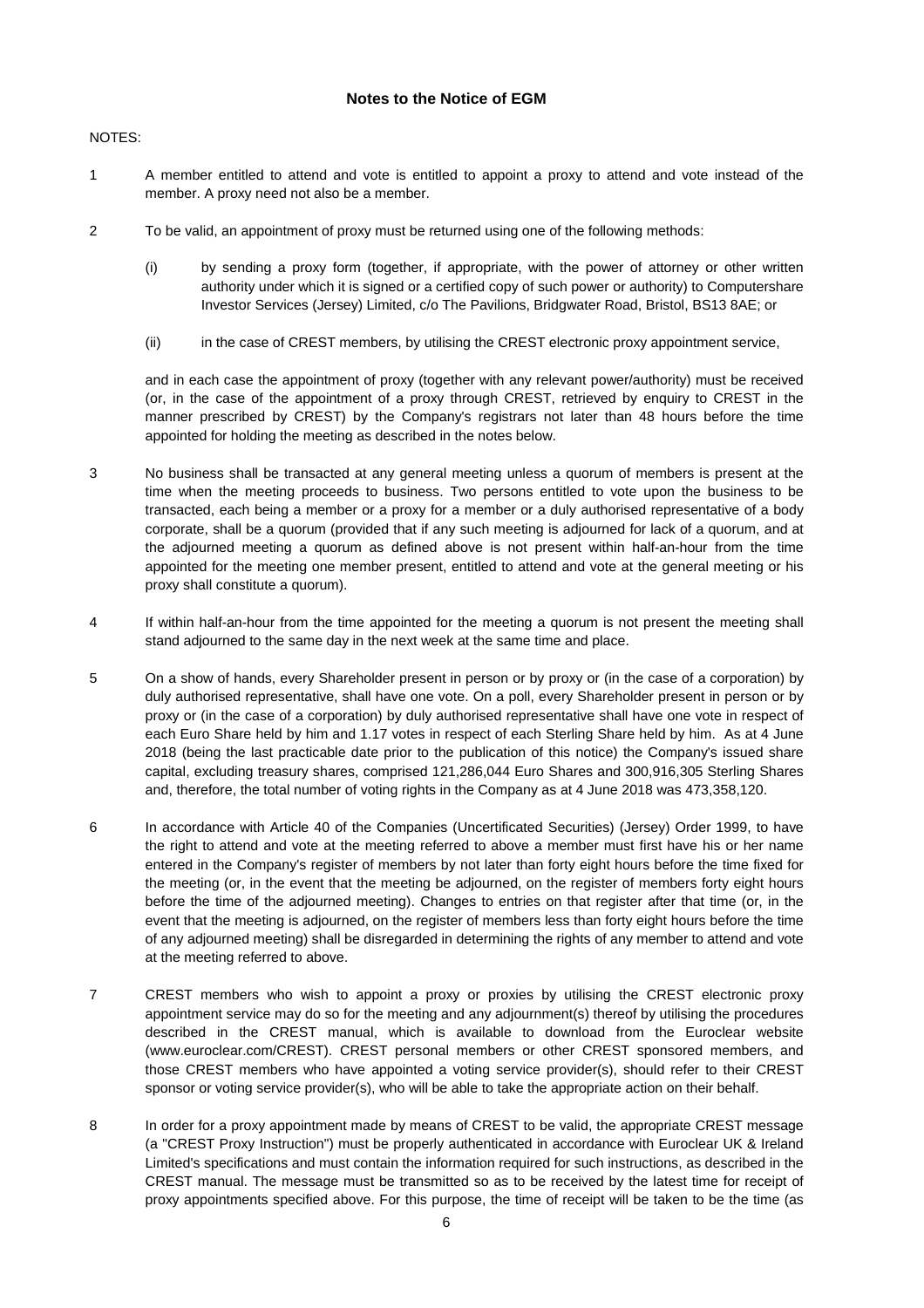determined by the timestamp applied to the message by the CREST applications host) from which the issuer's agent (ID RA10) is able to retrieve the message by enquiry to CREST in the manner prescribed by CREST.

- 9 CREST members and, where applicable, their CREST sponsors or voting service provider(s) should note that Euroclear UK & Ireland Limited does not make available special procedures in CREST for any particular messages.
- 10 Normal system timings and limitations will therefore apply in relation to the input of CREST Proxy Instructions. It is the responsibility of the CREST member concerned to take (or, if the CREST member is a CREST personal member or sponsored member or has appointed a voting service provider(s), to procure that his CREST sponsor or voting service provider(s) take(s)) such action as shall be necessary to ensure that a message is transmitted by means of the CREST system by any particular time. In this connection, CREST sponsors or voting service providers are referred, in particular, to those sections of the CREST manual concerning practical limitations of the CREST system and timings.
- 11 The Company may treat as invalid a CREST Proxy Instruction in the circumstances set out in Article 34 of the Companies (Uncertificated Securities) (Jersey) Order 1999.
- 12 W ords and expressions defined in the Articles of the Company shall have the same meaning in this notice of extraordinary general meeting unless otherwise defined herein.

#### *ISIN/SEDOL number*

The London Stock Exchange Daily Official List (SEDOL) code is: B9G79F5 (Euro Shares) B9MRHZ5 (Sterling Shares).

The International Security Identification Number (ISIN) is: JE00B9G79F59 (Euro Shares) JE00B9MRHZ51 (Sterling Shares).

The EPIC code is CCPE (Euro Shares) and CCPG (Sterling Shares).

The Legal Entity Identifier (LEI) is: 213800Z42Y242CIW J785

#### *W ebsite*

Details of the Company's share price and net asset value, together with other information about the Company, can be found at www.ccpeol.com.

#### *Shareholder information*

Copies of this Notice or other documents issued by the Company are available from the Company Secretary and can be found on the website.

#### *Nominee share code*

Where notification has been provided in advance, the Company will arrange for copies of shareholder communications to be provided to the operators of nominee accounts. Nominee investors may attend general meetings and speak at meetings when invited to do so by the Chairman.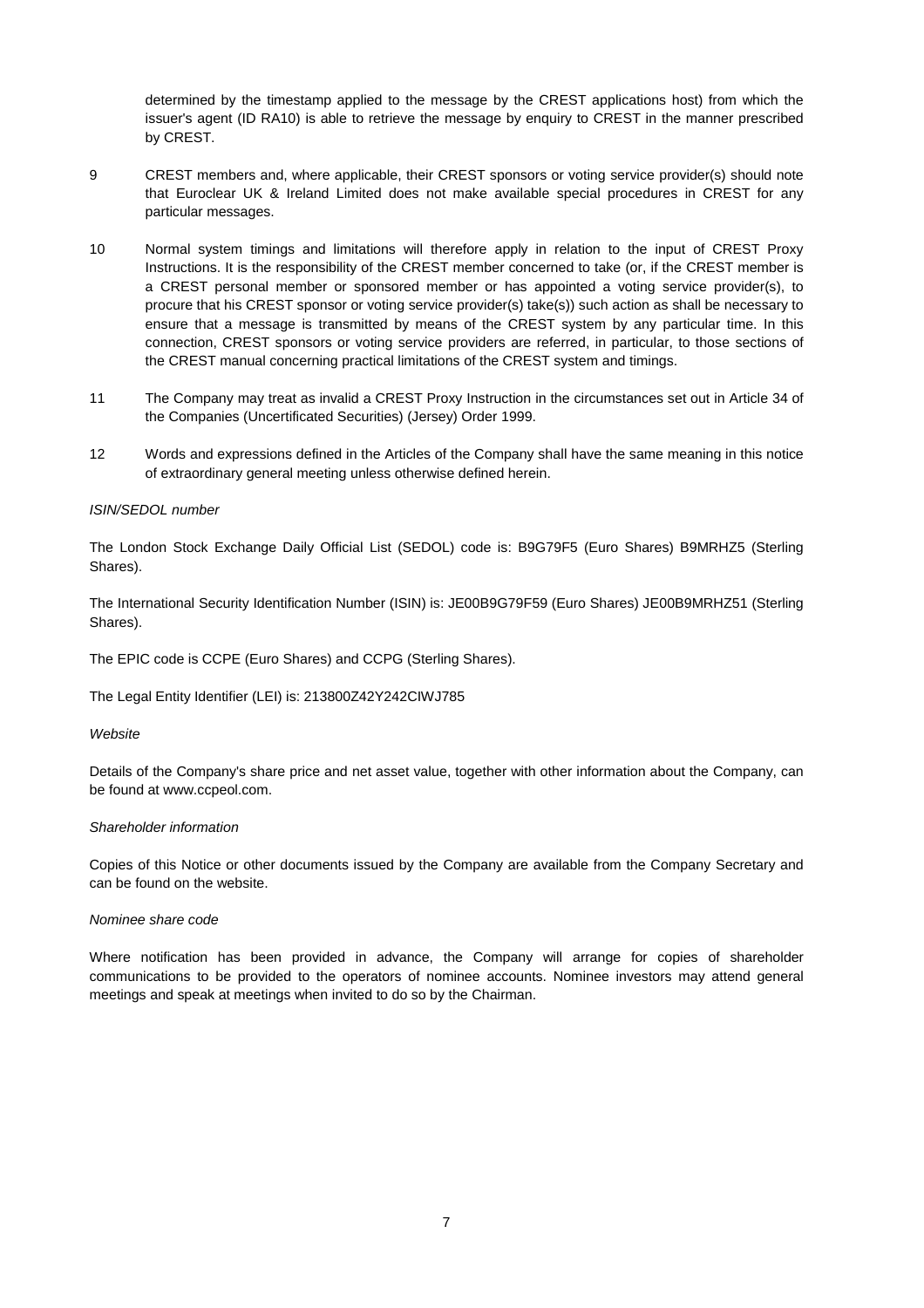# **PART IV: INVESTMENT POLICY**

## **Investment Objective**

The Company's investment objective is to provide Shareholders with regular income returns and capital appreciation from a diversified portfolio of predominantly sub-investment grade debt instruments.

### **Company asset allocation**

The Company's investment policy is to invest predominantly in companies domiciled, or with material operations in Western Europe across various industries. The Company's investments are focused on senior secured obligations of such companies but investments are also made across the capital structure of such borrowers.

The Company pursues its investment policy by investing net placing proceeds from share issues in the Investment Vehicle.

The investment policy of the Investment Vehicle is subject to the following limits (the "investment limits"):

- A minimum of 50 per cent. of the Investment Vehicle's gross assets will be invested in senior secured obligations (which, for the purposes of this investment limit will include cash and cash equivalents).
- A minimum of 60 per cent. of the Investment Vehicle's gross assets will be invested in obligations of companies/borrowers domiciled, or with material operations, in Western Europe.
- A maximum of 7.5 per cent. of the Investment Vehicle's gross assets will be invested at any given time in obligations of a single borrower subject to a single exception at any one time permitting investment of up to 15 per cent. in order to participate in a loan to a single borrower, provided the exposure is sold down to a maximum of 7.5 per cent. within 12 months of acquisition.
- A maximum of 7.5 per cent. of the Investment Vehicle's gross assets will be invested in credit loan obligation securities.
- A maximum of 25 per cent. of the Investment Vehicle's gross assets will be invested in CVC Capital Portfolio Company debt obligations calculated as invested cost as a percentage of the Investment Vehicles gross assets.

The Investment Vehicle is permitted to borrow up to an amount equal to 100 per cent of the NAV of the Investment Vehicle at the time of borrowing (the "borrowing limit").

### **General**

The investment objective and investment policy of the Investment Vehicle are consistent with the investment objective and investment policy of the Company. In the event that changes are made to the investment objective or investment policy (including the investment limits and/or the borrowing limit) the procedures set out below, in the section headed "Material changes to the investment objective and policy of the Company of the Investment Vehicle" will apply.

### **Company borrowing limit**

The Company does not have any borrowings but may, in the future and subject to the passing of an ordinary resolution at a general meeting, borrow up to 15 per cent. of the NAV of the Company for the sole purpose of purchasing or redeeming its own shares otherwise than pursuant to Contractual Quarterly Tenders.

Material changes to the investment objective and policy of the Company or the Investment Vehicle

The Company receives periodic updates from the Investment Vehicle. Should these updates advise any changes (material or otherwise) to the Investment Vehicle's investment objective, investment policy, investment limits and/ or borrowing limit then the Directors will seek Shareholder approval of any changes which are either material in their own right or, when viewed as a whole, together with previous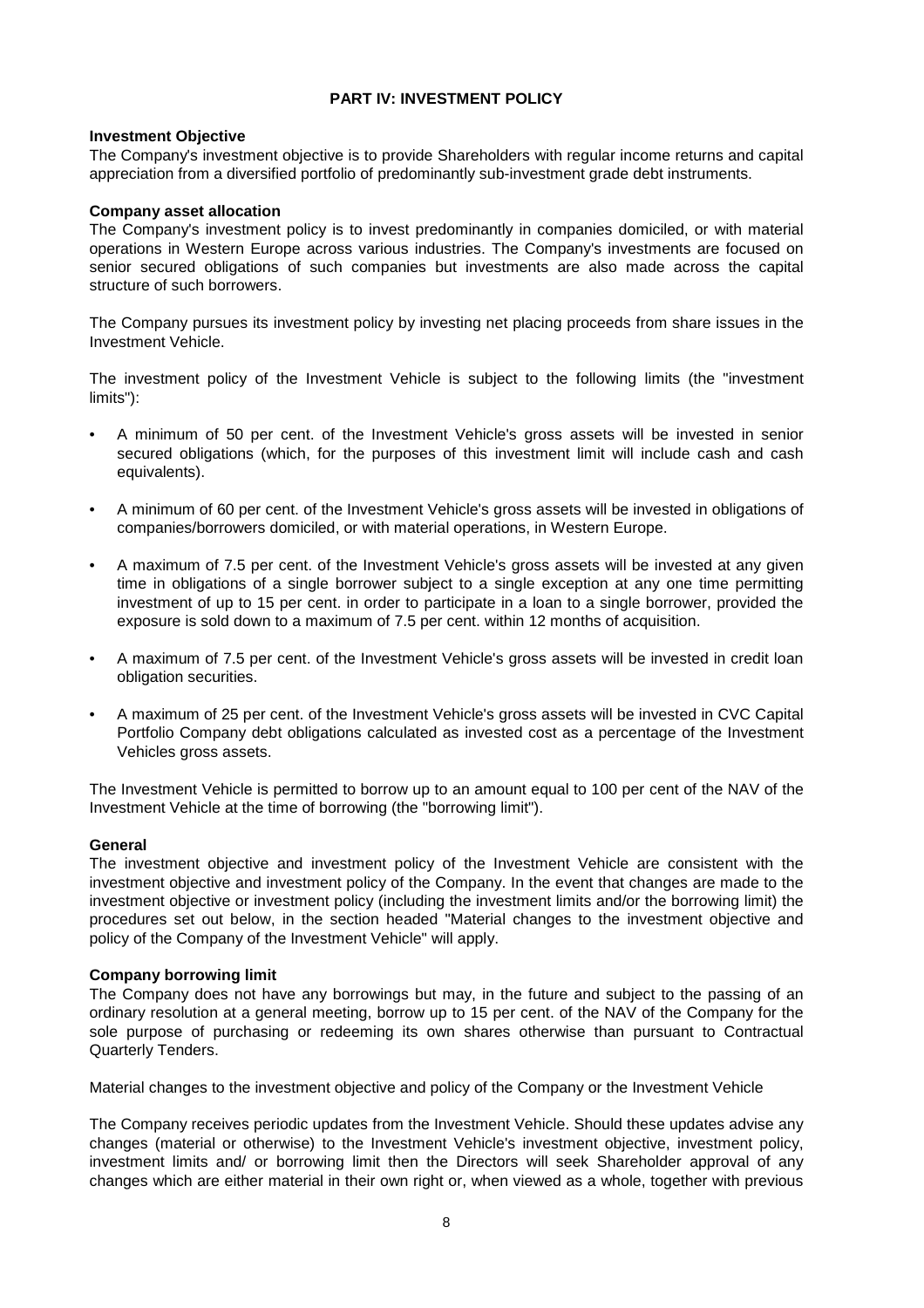non-material changes, constitute a material change from the published investment objective or policy of the Company.

If Shareholders do not approve the change in investment objective or investment policy of the Company such that it is once again materially consistent with that of the Investment Vehicle (including the Investment Limits and/or the Borrowing Limit), the Directors will redeem the Company's investment in the Investment Vehicle as soon as reasonably practicable.

Besides the change to be made pursuant to the Resolution, if approved, the Directors do not currently intend to propose any material changes to the Company's investment objective or investment policy, other than in unforeseen circumstances such as to match any changes made to the Investment Vehicle's investment objective or investment policy. As required by the Listing Rules, any material change to the investment policy of the Company would be made only with the approval of Shareholders.

#### **Investment strategy and approach**

The Company gave effect to its investment policy by subscribing for Preferred Equity Certificates, (the "PEC's"), Series 4 and 5, issued by the Investment Vehicle. Series 4 and 5 PECs are denominated in Euro and Sterling respectively and are income distributing.

The Investment Vehicle Manager's investment strategy for the Investment Vehicle is to make loan or bond investments in companies based on detailed fundamental analysis of the operations and market position of each company and its capital structure.

The Investment Vehicle invests in the debt of larger companies which offer a number of differing characteristics relative to the broader market, including but not limited to:

- (i) larger, more defensive market positions;
- (ii) access to broader management talent;
- (iii) multinational operations which may reduce individual customer, sector or geographic risk and provide diverse cashflow;
- (iv) working capital and capital expenditure which can be managed in the event of a slowdown in economic growth; and
- (v) wider access to both debt and equity capital markets.

Based on the market opportunity and relative value, the Investment Vehicle invests in a range of different credit instruments across the capital structure of target companies (including but not limited to senior secured, second lien and mezzanine loans and senior secured, unsecured and subordinated bonds).

Assets are sourced in both the new issue and secondary markets, using the sourcing networks of the Investment Vehicle Manager and CVC Group generally.

The Investment Vehicle Manager's access to deals is supported by the network of contacts and relationships of its leadership team and investment professionals, as well as the strong positioning of the CVC Group in the European leveraged finance markets.

The Investment Vehicle Manager analyses the risk of credit loss for each investment on the basis it will be held to maturity but takes an active approach to the sale of investments once the investment thesis has been realised.

The liquidity terms of the Investment Vehicle are also an important factor considered in determining the composition of the investment Portfolio.